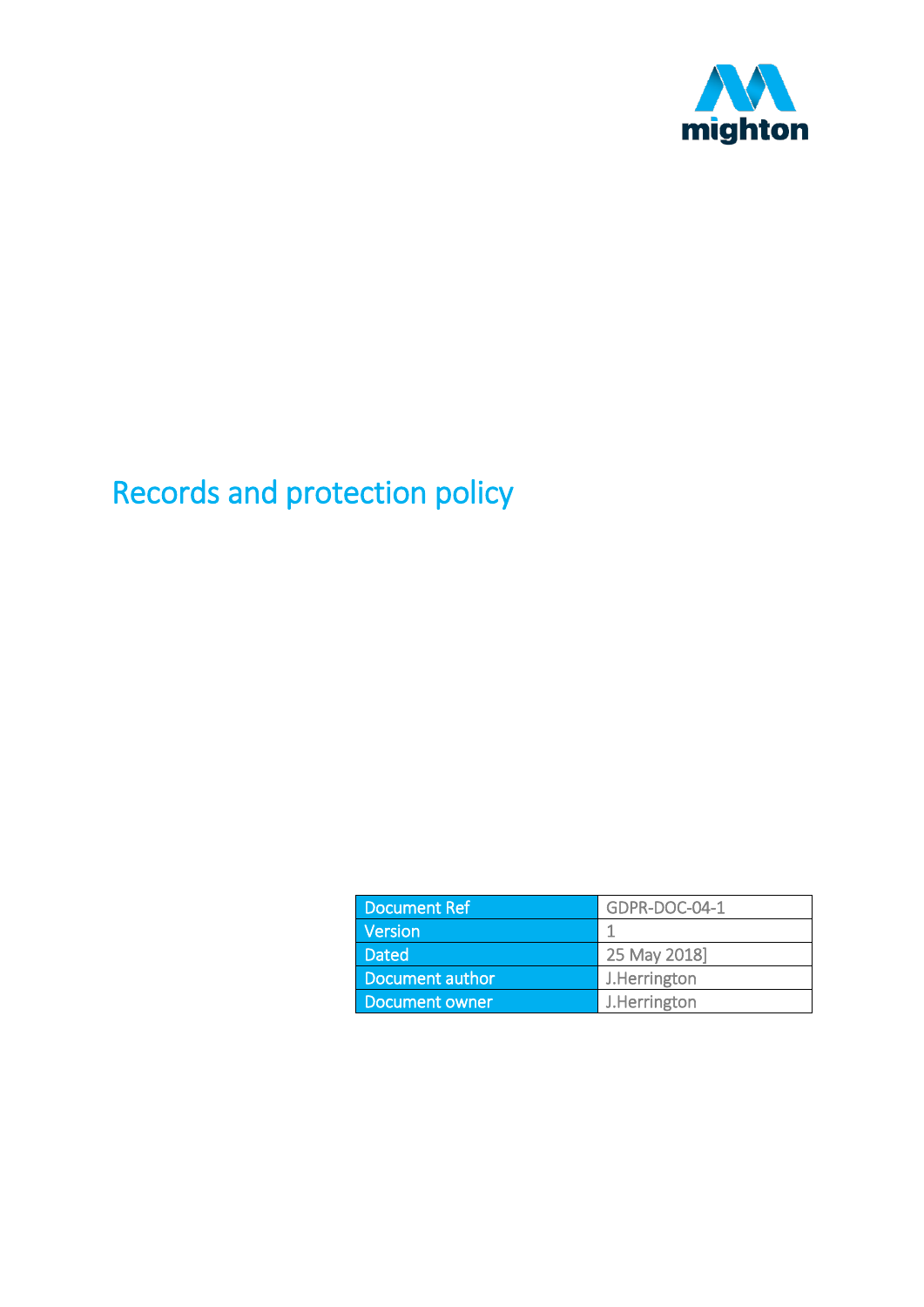

## Revision history

| Version | <b>Date</b> | <b>Revision author</b> Summary of changes |
|---------|-------------|-------------------------------------------|
|         |             |                                           |
|         |             |                                           |

#### **Distribution**

| Name | <b>Title</b> |
|------|--------------|
|      |              |
|      |              |
|      |              |

#### Approval

| <b>Name</b> | Position | Signature | <b>Date</b> |
|-------------|----------|-----------|-------------|
|             |          |           |             |
|             |          |           |             |
|             |          |           |             |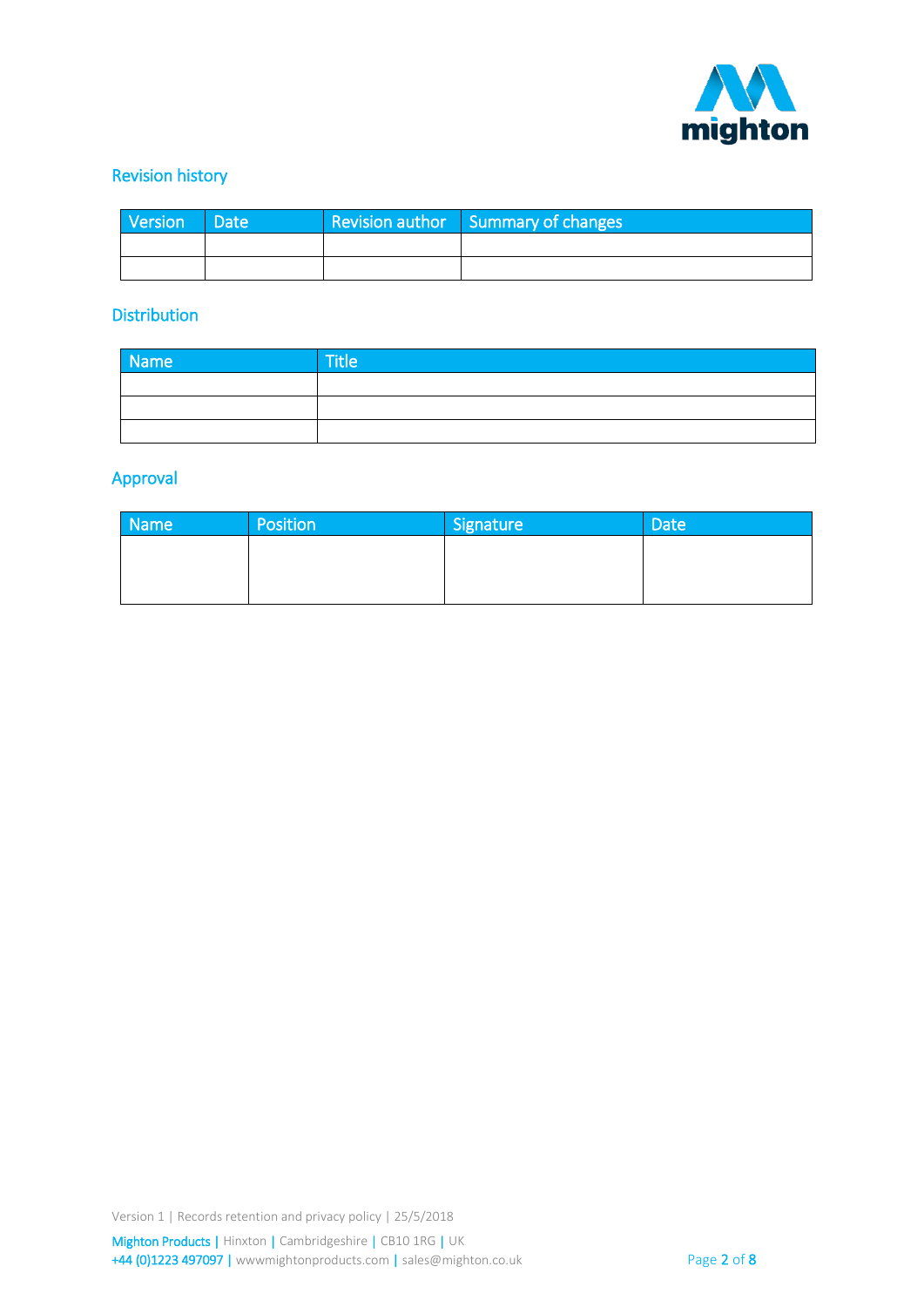

#### **Contents**

| 1 | Introduction |                                         | 4 |
|---|--------------|-----------------------------------------|---|
| 2 |              | Records retention and protection policy | 5 |
|   | 2.1          | General principles                      | 5 |
|   | 2.2          | Record types and guidelines             | 5 |
|   | 2.3          | Use of cryptography                     |   |
|   | 2.4          | Media selection                         |   |
|   | 2.5          | Record retrieval                        |   |
|   | 2.6          | Record destruction                      |   |
|   | 2.7          | Record review                           | 8 |
|   |              |                                         |   |

## List of tables

| Table 1 - Record types and retention periods |  |
|----------------------------------------------|--|
|----------------------------------------------|--|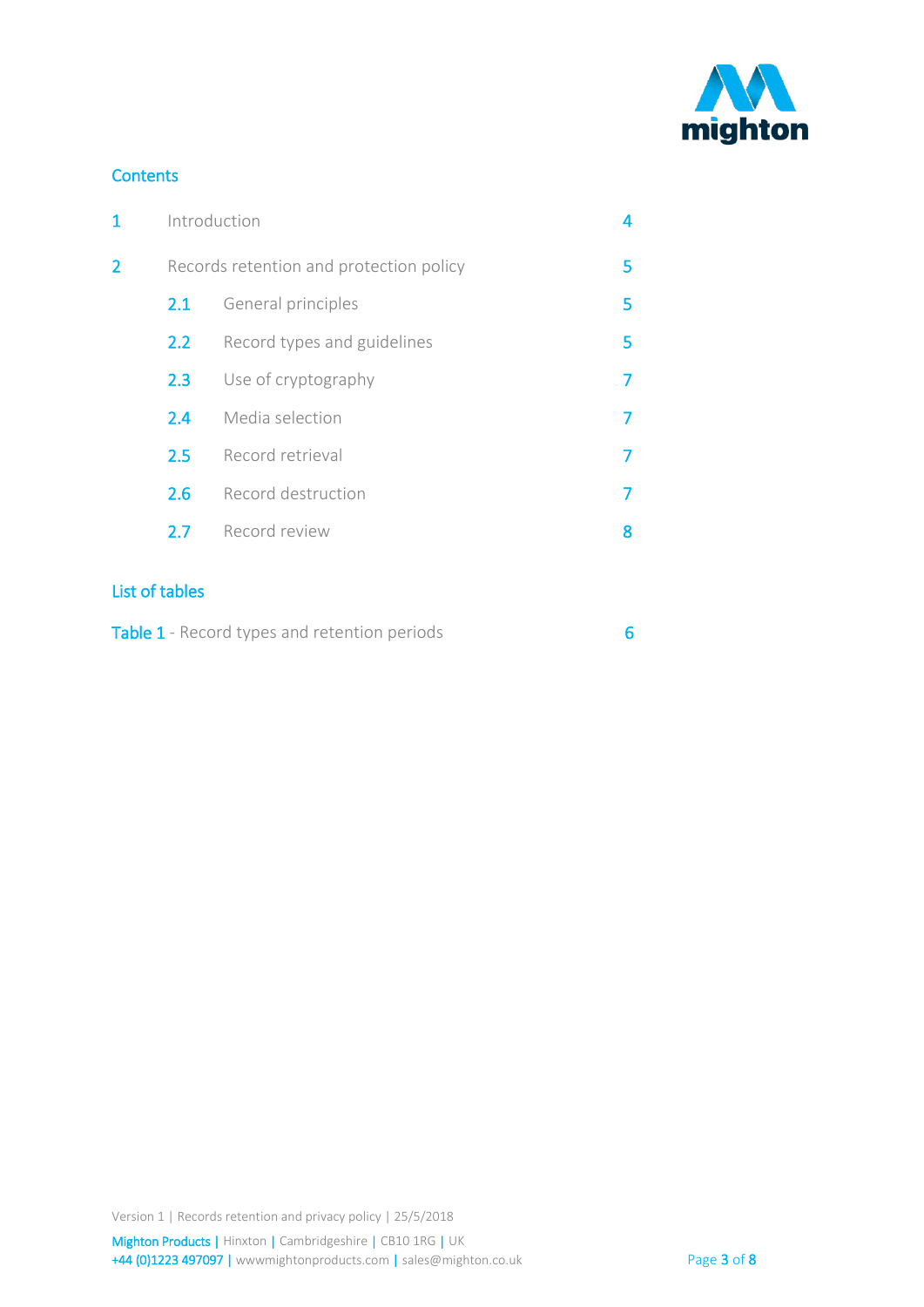

# <span id="page-3-0"></span>1 Introduction

In its everyday business operations Mighton Products Ltd collects and stores records of many types and in a variety of different formats. The relative importance and sensitivity of these records also varies and is subject to the organisation's security classification scheme.

It is important that these records are protected from loss, destruction, falsification, unauthorised access and unauthorised release and a range of controls are used to ensure this, including backups, access control and encryption.

Mighton Products also has a responsibility to ensure that it complies with all relevant legal, regulatory and contractual requirements in the collection, storage, retrieval and destruction of records. Of particular relevance is the European Union General Data Protection Regulation (GDPR) and its requirements concerning the storage and processing of personal data.

This control applies to all systems, people and processes that constitute the organisation's information systems, including board members, directors, employees, suppliers and other third parties who have access to the Mighton systems.

The following documents are relevant to this policy:

- > Data protection policy
- > Data protection impact assessment process
- > Privacy notice procedure
- > Personal data analysis procedure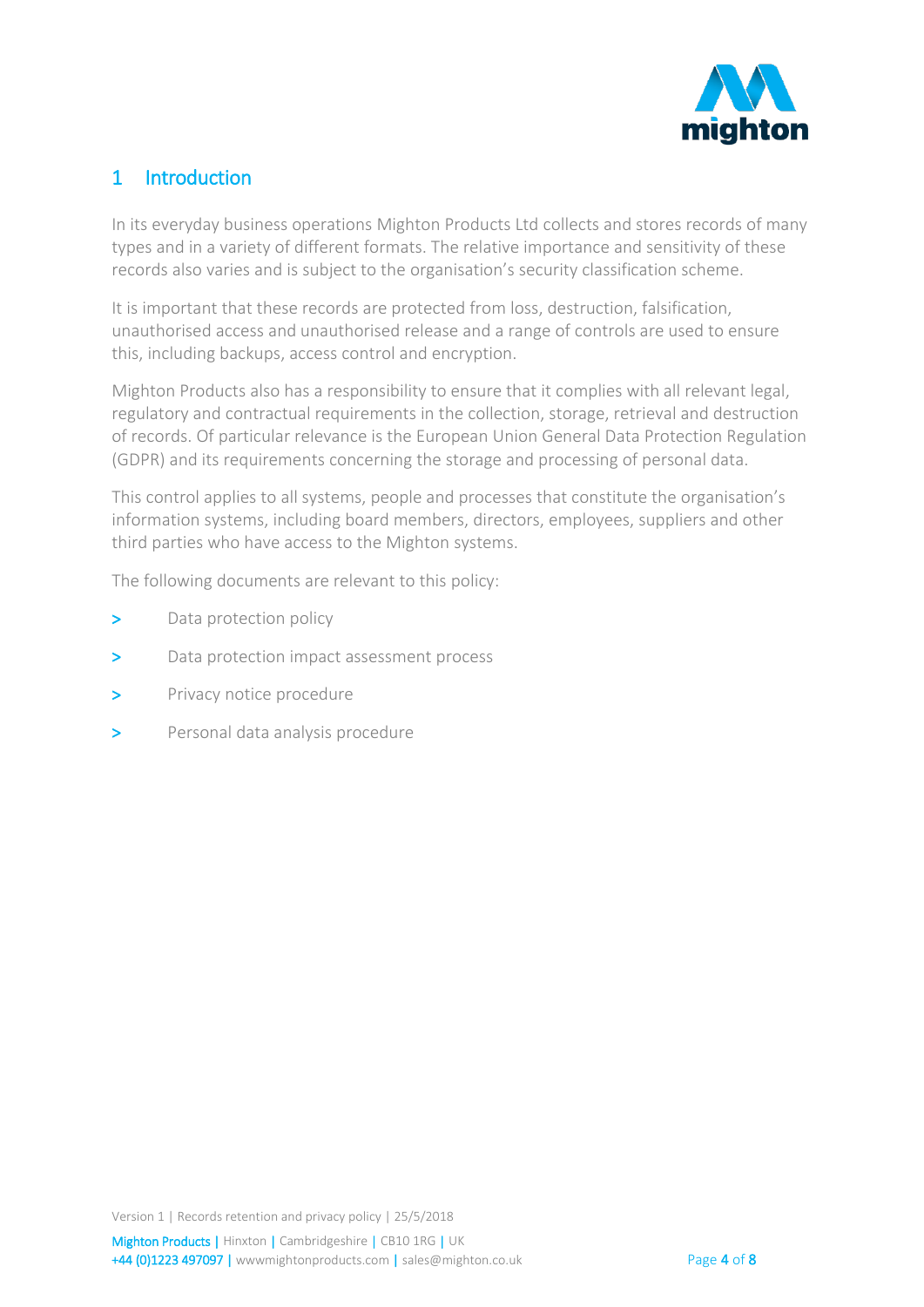

# <span id="page-4-0"></span>2 Records retention and protection policy

This policy begins by establishing the main principles that must be adopted when considering record retention and protection. It then sets out the types of records held by Mighton Products and their general requirements before discussing record protection, destruction and management.

## <span id="page-4-1"></span>2.1 General principles

There are a number of key general principles that must be adopted when considering record retention and protection policy. These are:

- Records must be held in compliance with all applicable legal, regulatory and contractual requirements
- > Records must not be held for any longer than required
- > The protection of records in terms of their confidentiality, integrity and availability must be in accordance with their security classification
- > Records must remain retrievable in line with business requirements at all times
- > Where appropriate, records containing personal data must be subject as soon as possible to techniques that prevent the identification of a living individual

#### <span id="page-4-2"></span>2.2 Record types and guidelines

In order to assist with the definition of guidelines for record retention and protection, records held by Mighton Products are grouped into the categories listed in the table on the following page. For each of these categories, the required or recommended retention period and allowable storage media are also given, together with a reason for the recommendation or requirement.

Note that these are guidelines only and there may be specific circumstances where records need to be kept for a longer or shorter period of time. This should be decided on a case by case basis as part of the design of the information security elements of new or significantly changed processes and services.

Further information about records held by the organisation, including their security classifications and owners can be found in the Organisation-wide personal data inventory.

Version 1 | Records retention and privacy policy | 25/5/2018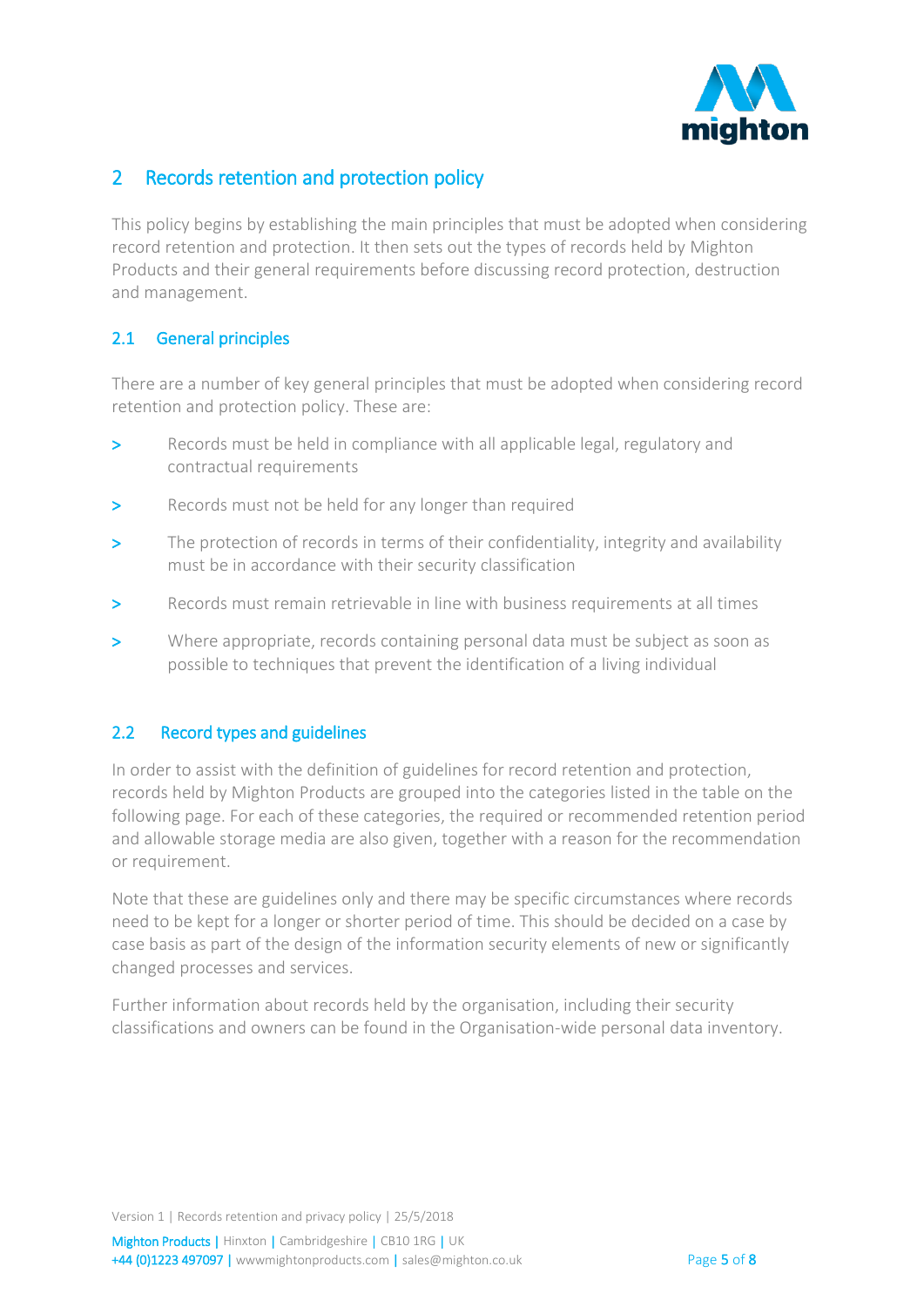

| Record category                     | <b>Description</b>                                                                                    | <b>Retention</b><br>period                     | <b>Reason for</b><br>retention<br>period                       | Allowable storage media                            |
|-------------------------------------|-------------------------------------------------------------------------------------------------------|------------------------------------------------|----------------------------------------------------------------|----------------------------------------------------|
| <b>Accounting</b>                   | Invoices, purchase orders, accounts and<br>other historical financial records                         | six years                                      | SOX compliance<br>requirement                                  | Electronic only - paper<br>records must be scanned |
| <b>Budgeting and</b><br>forecasting | Forward-looking financial estimates and<br>plans                                                      | one year                                       | SOX compliance<br>requirement                                  | Electronic/Paper                                   |
| System<br>transaction logs          | Database journals and other logs used<br>for database recovery                                        | six weeks                                      | Based on backup<br>and recovery<br>strategy                    | Electronic/tape media                              |
| <b>Audit logs</b>                   | Security logs eg records of logon/logoff<br>and permission changes                                    | six<br>months                                  | Maximum period of<br>delay before<br>forensic<br>investigation | Electronic                                         |
| Operational<br>procedures           | Records associated with the completion<br>of operational procedures                                   | six years                                      | Maximum period of<br>time elapsed<br>regarding dispute         | Electronic/Paper                                   |
| Customer                            | Personal data, including customer<br>names, addresses, order history, credit<br>card and bank details | six years<br>after last<br>purchase            | Data protection<br>requirement                                 | Electronic/Paper                                   |
| Supplier                            | Supplier names, addresses, company<br>details                                                         | six years<br>after end<br>of supply            | Maximum period<br>within which<br>dispute might occur          | Electronic/Paper/Microfic<br>he                    |
| <b>Human resources</b>              | Employee names, addresses, bank<br>details, tax codes, employment history                             | six years<br>after end<br>оf<br>employme<br>nt | Data protection<br>requirement;<br>Employment law              | Electronic/Paper                                   |
| Contractual                         | Legal contracts, terms and conditions,<br>leases                                                      | six years<br>after<br>contract<br>end          | Maximum period<br>within which<br>dispute might occur          | Electronic/Paper                                   |
| Further<br>categories               |                                                                                                       |                                                |                                                                |                                                    |

<span id="page-5-0"></span>Table 1 | Record types and retention periods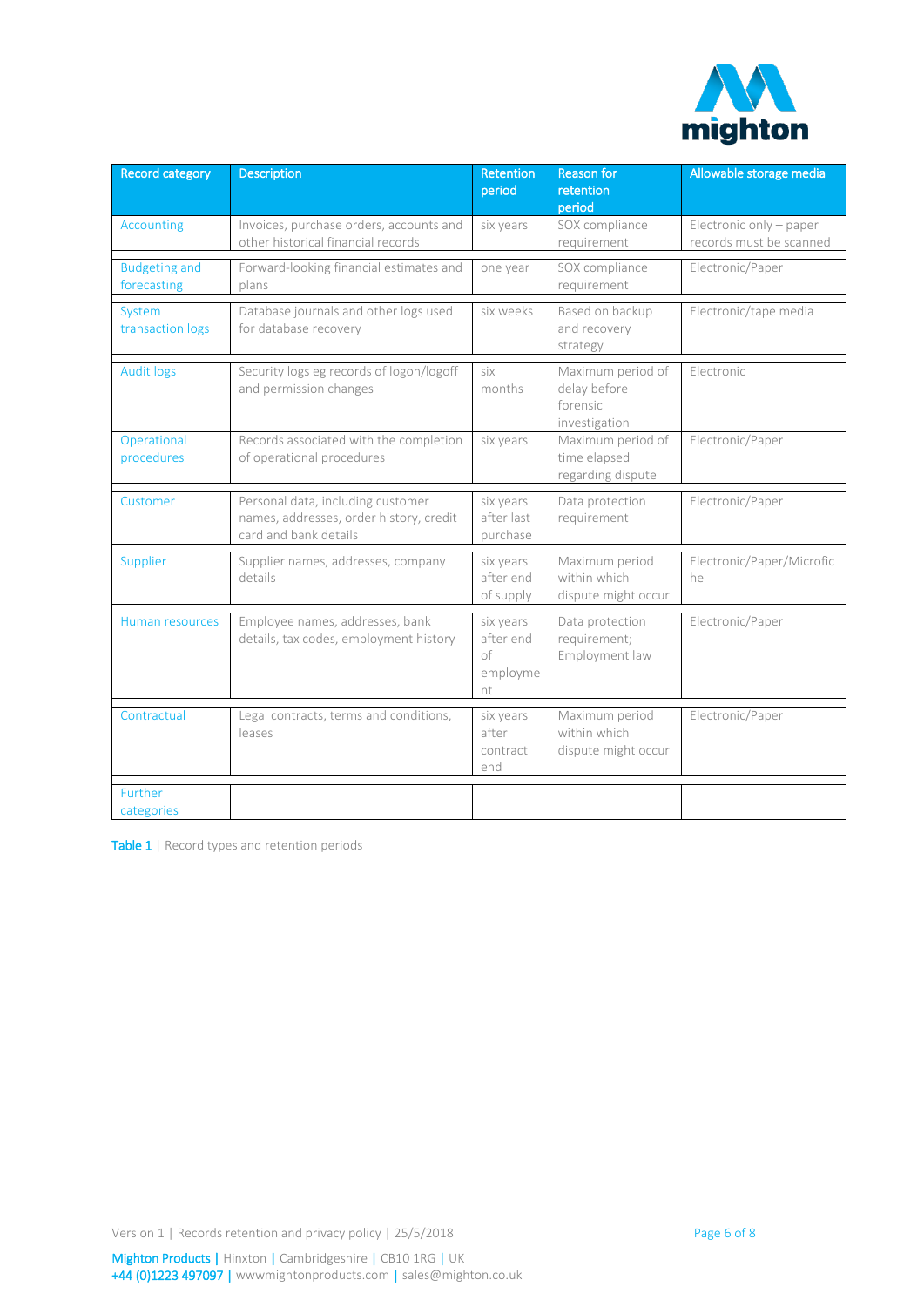

# <span id="page-6-0"></span>2.3 Use of Cryptography

Where appropriate to the classification of information and the storage medium, cryptographic techniques must be used to ensure the confidentiality and integrity of records.

Care must be taken to ensure that encryption keys used to encrypt records are securely stored for the life of the relevant records and comply with the organisation's policy on cryptography.

## <span id="page-6-1"></span>2.4 Media selection

The choice of long term storage media must take into account the physical characteristics of the medium and the length of time it will be in use.

Where records are legally (or practically) required to be stored on paper, adequate precautions must be taken to ensure that environmental conditions remain suitable for the type of paper used. Where possible, backup copies of such records should be taken by methods such as scanning or microfiching. Regular checks must be made to assess the rate of deterioration of the paper and action taken to preserve the records if required.

For records stored on electronic media such as tape, similar precautions must be taken to ensure the longevity of the materials, including correct storage and copying onto more robust media if necessary. The ability to read the contents of the particular tape (or other similar media) format must be maintained by the keeping of a device capable of processing it. If this is impractical an external third party may be employed to convert the media onto an alternative format.

## <span id="page-6-2"></span>2.5 Record retrieval

There is little point in retaining records if they are not able to be accessed in line with business or legal requirements. The choice and maintenance of record storage facilities must ensure that records can be retrieved in a usable format within an acceptable period of time. An appropriate balance should be struck between the cost of storage and the speed of retrieval so that the most likely circumstances are adequately catered for.

## <span id="page-6-3"></span>2.6 Record destruction

Once records have reached the end of their life according to the defined policy, they must be securely destroyed in a manner that ensures that they can no longer be used. The destruction procedure must allow for the correct recording of the details of disposal which should be retained as evidence.